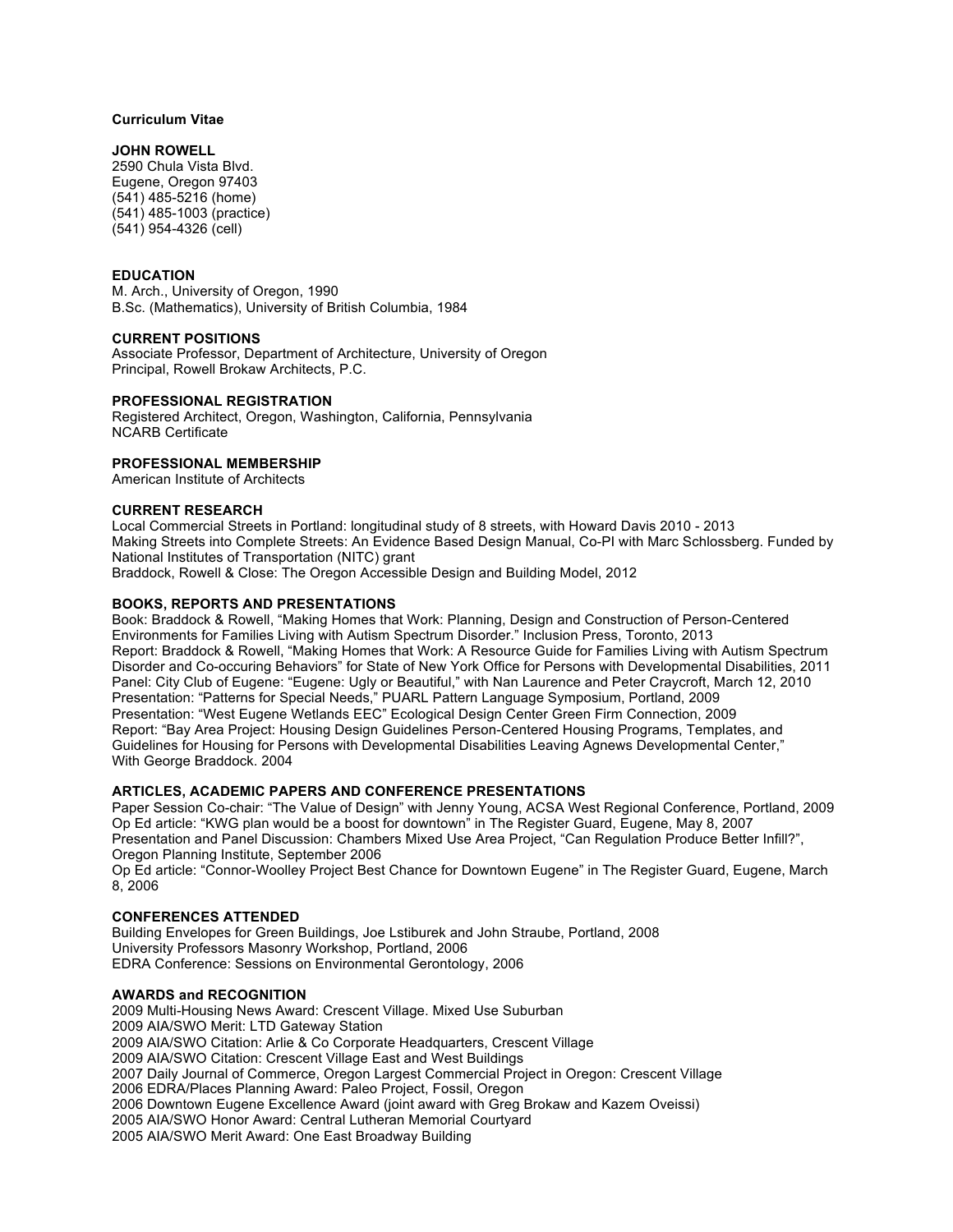#### **PROFESSIONAL PROJECTS Principal, Rowell Brokaw Architects**

### **Planning**

Extending the Academic Campus, University Street Feasibility Study, 2012 EWEB Riverfront Master Plan, Eugene, OR 2009 – 2010 EWEB Riverfront Land Use, 2011 - 2013 Camp Attitude Master Plan, 2012 Crow Road Area Plan. Consulting for City of Eugene, 2012 Crescent Village Urban Design Update, Design 2007 Cannery Station Mixed Use Development, Florence, Oregon, Planning 2007 Chambers Node Revisited. TGM study for City of Eugene, 2004-2005 UO East Campus Open Space Framework, for University Planning Office 2004

## **Public**

Eugene City Hall, Design, 2013 Hult Center Lobby Lighting, Eugene, OR 2012 Eugene City Hall Build New Design Study, 2011 Jefferson Library, Jefferson, OR Concept Design 2011 Harrisburg Library, Harrisburg, OR Concept Design 2011 Silverton Seniors Center, Silverton, OR, 2011 Soreng Theater Lighting, Hult Center, Eugene, OR 2009 Hult Center Lobby Lighting Master Plan, Eugene, OR 2009 LTD Gateway Transit Station, 2007 Athena City Library, Oregon, Concept Design 2006

### **Educational**

Jefferson Middle School, Eugene, Design, 2013 Oak Hill School High School Building, Design 2013 Oak Hill School Middle School Classroom Building, 2012 West Eugene Wetlands Education Center, Public Process and Master Planning, with Miller|Hull Partnership, 2007 Oak Hill School Lower School Classroom Building, 2007 Cobb Street School Master Plan, Roseburg 2006-2007 Oregon Paleo Lands Institute Field Center, Design 2006

### **Higher Education**

UO Straub Hall Psychology and Linguistics Dept—Deferred Maintenance Project, 2012 - 2013 UO Straub Hall Classroom Expansion project, 2012 - 2013 OSU USGS Office Remodel 2012 UO Zebrafish Facility Master Plan, NIH Grant support, Construction, Eugene, OR 2011 - 2013 UO General Chemistry Teaching Labs, Klamath Hall, 2011 UO Biology Teaching Lab, 2011 UO Nolen Prehoda Research Lab, 2011 UO Zebrafish International Resource Center Laboratory Remodel, UO, 2010 UO Esslinger Hall Renovation, 2010 UO Clark Honors College Promotional Images, 2010, Programming Study, 2007

# **Early Childhood**

Relief Nursery, Springfield, Oregon 2012 Head Start of Lane County: Playground and covered outdoor structures, 2000-2010 Redwood Early Childhood Center, Rogue Community College, 2005 Harney County Head Start: New Head Start Facility, Burns, Oregon, 2005 Southern Oregon Head Start: Assessment, design and construction for 10 classroom sites, 2005 Head Start of Lane County: Whiteaker School purchase evaluation, classroom and office upgrades, master plan and playground design 2005

### **Commercial**

Northwest Community Credit Union Headquarters and Branch, Eugene, Design 2012-13 Arlie & Co Corporate Headquarters, Interiors, Tenant Infill, LEED Platinum, 2009 The Inkwell, Crescent Village, 4 story speculative mixed use building, LEED Gold, 2009 Leasing Office, Crescent Village B2 Wine Bar, Crescent Village, 2008 Crescent Building C1, Design 2007 Crescent Mixed Use Center, Village East Building, Completed 2007, Village West, Construction 2007 Salem Center Mall Concept 2007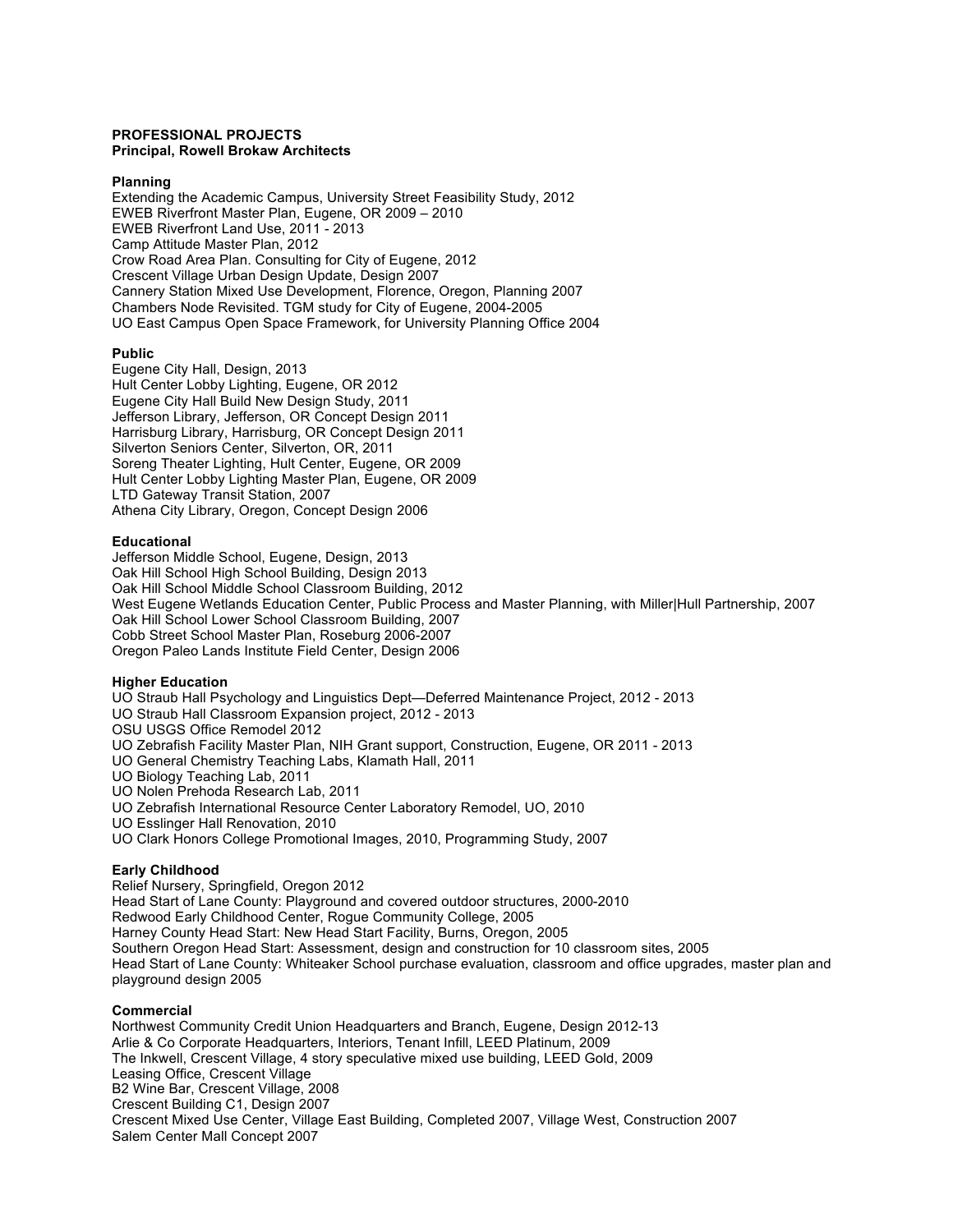### **Religious**

Central Lutheran Church Chapel and Playground, 2013 Crane Fellowship Church, 2009 Gutenberg College Master Plan 2006-2007 Central Lutheran Church Memorial Courtyard and Columbarium, Eugene 2004

## **Building Enclosure & Re-roofing**

Building Enclosure Commissioning, Linus Pauling Institute, OSU 2010-2011 Re-roof Projects: Lane Events Center, 2011 University of Oregon: Willamette, Columbia, Streisinger, Cascade, Condon, Chapman, Fenton, EMU, Knight Library, Music, Natural History, 2005-2012

### **Multi-family Residential**

"O Town Apartments," Eugene, 2011 Assisted Living and Memory Care Communities (100 bed): Waverly Assisted Living, Retirement and Memory Care, Albany, Oregon, 2011 Long Street, Carson City, Nevada, 2009 The Vistas, Redding, California, 2007 Horizon Gardens, Grants Pass, Planning 2006 Crescent Village Rowhouses, 2007 Crescent Village Townhomes, 2006-2007

### **Single-family**

Fiske Lau House, Corvallis, 2008 Kerl Lunch house, Corvallis, 2007

# **Projects for persons with developmental disabilities**

Edwards Center Renovation and Residential Pocket Neighborhood, Aloha, OR, 2012 Survey Tool for State of Washington Department of Social and Health Services, Roads to Community Living 2011 "Braddock House" New home for four persons with developmental disabilities, Tri-Counties Regional Center, Santa Barbara CA, Construction 2011 Woodmansee Community, Multi-family housing for persons with disabilities, Salem, 2010 Projects in Indiana and Delaware, 2006

## **SERVICE**

## **Service to the University of Oregon**

Student Conduct Committee 2010-2011 University Senate 2007-2008 College of Education User Group 2005-2008

### **Service to the School of Architecture and Allied Arts**

A&AA Faculty Advisory Committee, 2010-2011 A&AA Faculty Personnel Committee 2008-2010 A&AA House Committee 2004-2008 Member, Product Design Initiative 2006

### **Service to the Department of Architecture**

IDP Coordinator, 2012-2013 Personnel Committee, 2012-2013 Design Review Committee 2010-2011 Advisor to DesignBridge, 2010-2011 Search Committee, Chair 2009-2010 Curriculum Committee, 2007-2008 Personnel Committee, Chair 2005-2006 **NCARB Intern Development Program Mentor** Patrick Hannah, Tracy Bacon, Dianne Ahmann

### **Service to the Community**

Downtown Lighting Committee, 2012